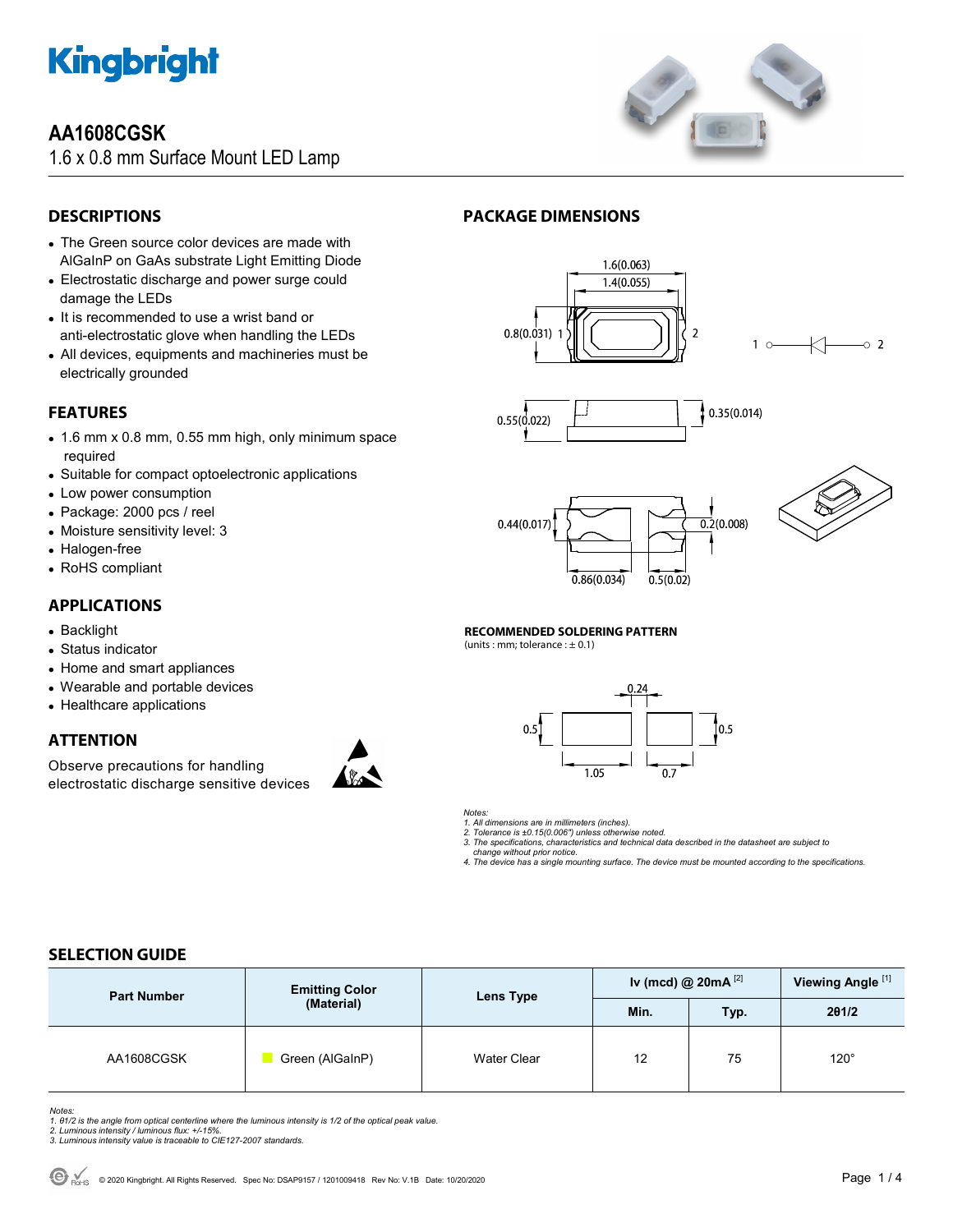# **Kingbright**

#### **ELECTRICAL / OPTICAL CHARACTERISTICS at T<sub>A</sub>=25°C**

| <b>Parameter</b>                                                                             | Symbol                         | <b>Emitting Color</b> | Value        |                          | <b>Unit</b> |
|----------------------------------------------------------------------------------------------|--------------------------------|-----------------------|--------------|--------------------------|-------------|
|                                                                                              |                                |                       | Typ.<br>Max. |                          |             |
| Wavelength at Peak Emission $I_F$ = 20mA                                                     | $\lambda_{\rm peak}$           | Green                 | 574          | $\overline{\phantom{a}}$ | nm          |
| Dominant Wavelength $I_F = 20mA$                                                             | $\lambda_{dom}$ <sup>[1]</sup> | Green                 | 570          | $\overline{\phantom{a}}$ | nm          |
| Spectral Bandwidth at 50% $\Phi$ REL MAX<br>$I_F = 20mA$                                     | Δλ                             | Green                 | 20           | $\overline{\phantom{0}}$ | nm          |
| Capacitance                                                                                  | С                              | Green                 | 15           | $\overline{\phantom{a}}$ | pF          |
| Forward Voltage $I_F = 20mA$                                                                 | $V_F$ <sup>[2]</sup>           | Green                 | 2.1          | 2.5                      | $\vee$      |
| Reverse Current ( $V_R$ = 5V)                                                                | $I_R$                          | Green                 |              | 10                       | μA          |
| Temperature Coefficient of $\lambda_{\text{peak}}$<br>$I_F = 20$ mA, -10°C $\le T \le 85$ °C | $TC_{\lambda peak}$            | Green                 | 0.12         | $\overline{\phantom{a}}$ | nm/°C       |
| Temperature Coefficient of $\lambda_{\text{dom}}$<br>$I_F$ = 20mA, -10°C $\le T \le 85$ °C   | $TC_{\lambda dom}$             | Green                 | 0.08         | $\overline{\phantom{0}}$ | $nm$ /°C    |
| Temperature Coefficient of $V_F$<br>$I_F$ = 20mA, -10°C $\leq T \leq 85$ °C                  | $TC_V$                         | Green                 | $-1.9$       | $\overline{\phantom{a}}$ | $mV$ °C     |

*Notes:* 

1. The dominant wavelength (λd) above is the setup value of the sorting machine. (Tolerance λd : ±1nm. )<br>2. Forward voltage: ±0.1V.<br>3. Wavelength value is traceable to CIE127-2007 standards.<br>4. Excess driving current and

#### **ABSOLUTE MAXIMUM RATINGS at T<sub>A</sub>=25°C**

| Parameter                                    | Symbol                   | Value          | <b>Unit</b>    |
|----------------------------------------------|--------------------------|----------------|----------------|
| Power Dissipation                            | $P_D$                    | 75             | mW             |
| Reverse Voltage                              | $V_R$                    | 5              | $\vee$         |
| Junction Temperature                         | $T_j$                    | 115            | $^{\circ}C$    |
| <b>Operating Temperature</b>                 | $T_{op}$                 | $-40$ to $+85$ | $^{\circ}C$    |
| Storage Temperature                          | $T_{\text{stg}}$         | $-40$ to $+85$ | $^{\circ}C$    |
| DC Forward Current                           | IF.                      | 30             | mA             |
| Peak Forward Current                         | $I_{FM}$ <sup>[1]</sup>  | 150            | mA             |
| Electrostatic Discharge Threshold (HBM)      | $\overline{\phantom{a}}$ | 3000           | V              |
| Thermal Resistance (Junction / Ambient)      | $R_{th}$ ja $^{[2]}$     | 410            | $^{\circ}$ C/W |
| Thermal Resistance (Junction / Solder point) | $R_{th}$ JS $^{[2]}$     | 190            | $^{\circ}$ C/W |

Notes:<br>1. 1/10 Duty Cycle, 0.1ms Pulse Width.<br>2. R<sub>th JA</sub> ,R<sub>th JS</sub> Results from mounting on PC board FR4 (pad size ≥ 16 mm<sup>2</sup> per pad).<br>3. Relative humidity levels maintained between 40% and 60% in production area are re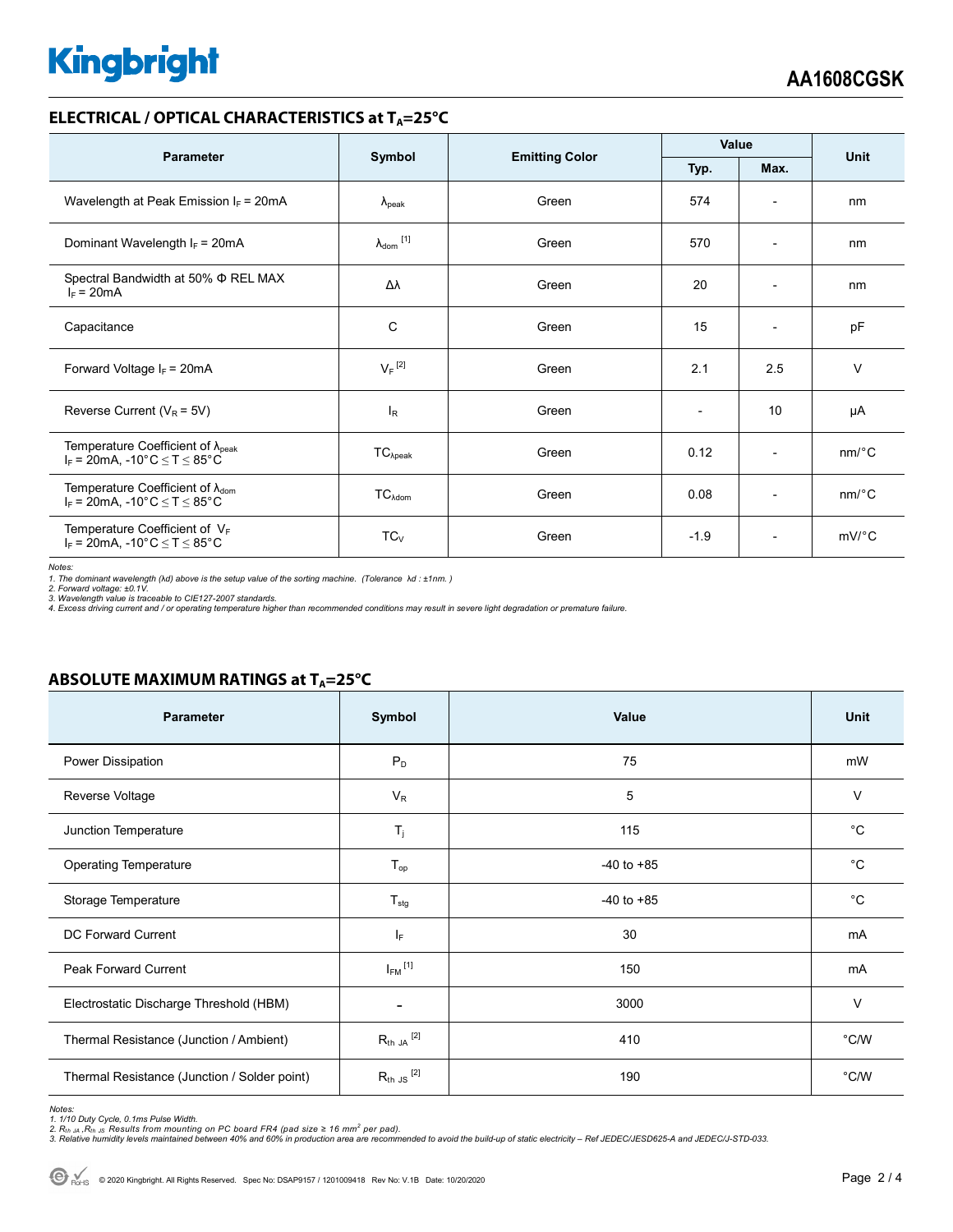# **Kingbright**

#### **TECHNICAL DATA**



#### **SPATIAL DISTRIBUTION**



**GREEN** 



#### **REFLOW SOLDERING PROFILE for LEAD-FREE SMD PROCESS**



- *Notes: 1. Don't cause stress to the LEDs while it is exposed to high temperature. 2. The maximum number of reflow soldering passes is 2 times.*
- 
- *3. Reflow soldering is recommended. Other soldering methods are not recommended as they might cause damage to the product.*

**TAPE SPECIFICATIONS** (units : mm)



**REEL DIMENSION** (units : mm)